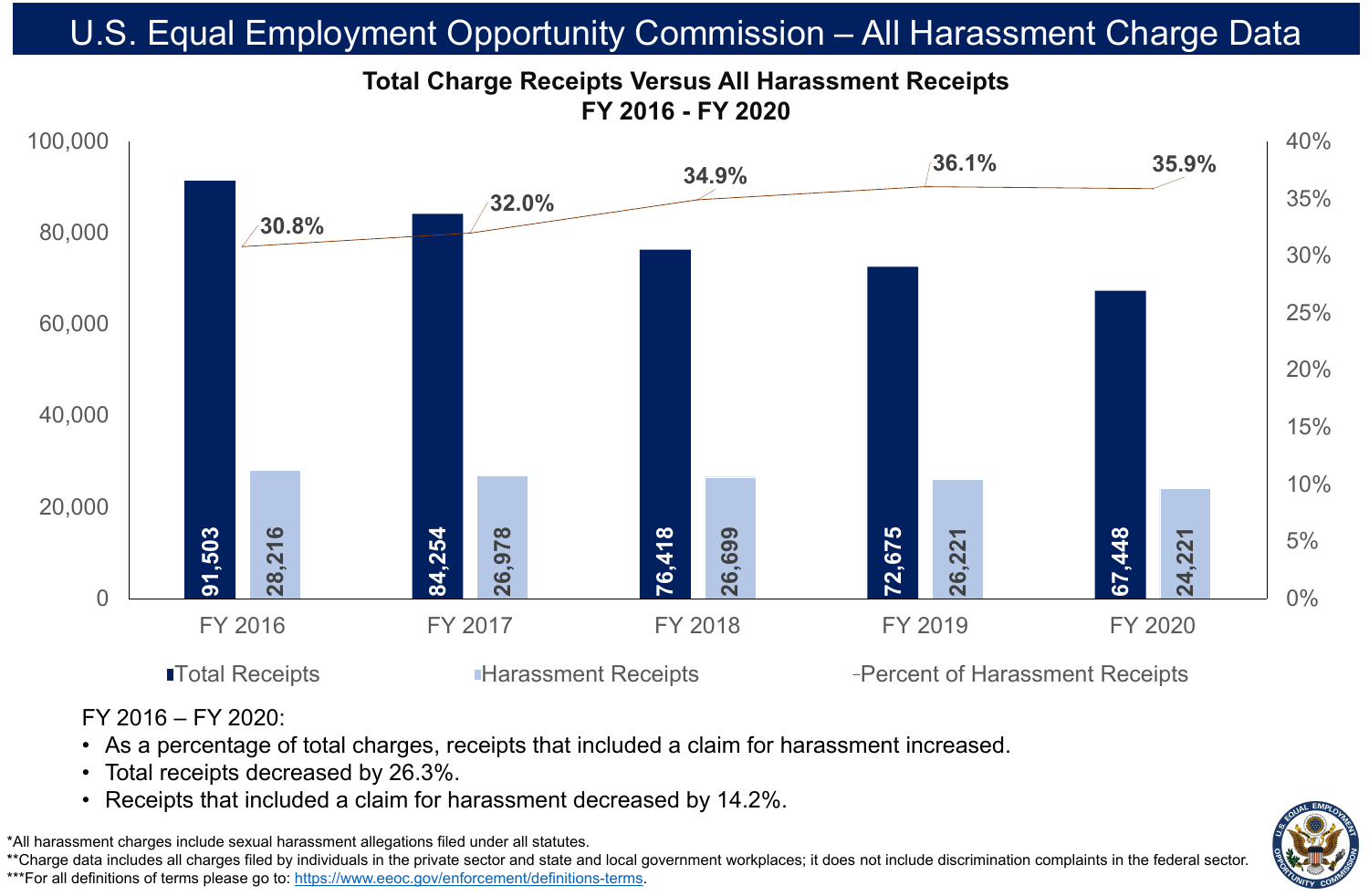### FY 2016 – FY 2020:

# • As a percentage of total monetary benefits, monetary benefits for charges that included a claim for harassment



- increased.
- 
- 

# • Total monetary benefits decreased by \$14.8 million, a change of 4.3%.

# **Total Monetary Benefits Versus All Harassment Monetary Benefits FY 2016 – FY 2020** U.S. Equal Employment Opportunity Commission – All Harassment Charge Data

\*All harassment charges include sexual harassment allegations filed under all statutes. \*\*Charge data includes all charges filed by individuals in the private sector and state and local government workplaces; it does not include discrimination complaints in the federal sector. \*\*\*For all definitions of terms please go to:<https://www.eeoc.gov/enforcement/definitions-terms>.



## **ITotal Monetary Benefits Interary Penetary Benefits** Percent of Harassment Monetary Benefits

Monetary Benefits (Millions)

Ber

Monetar

efits

 $\odot$ 

 $\sim$   $\sim$ 

IN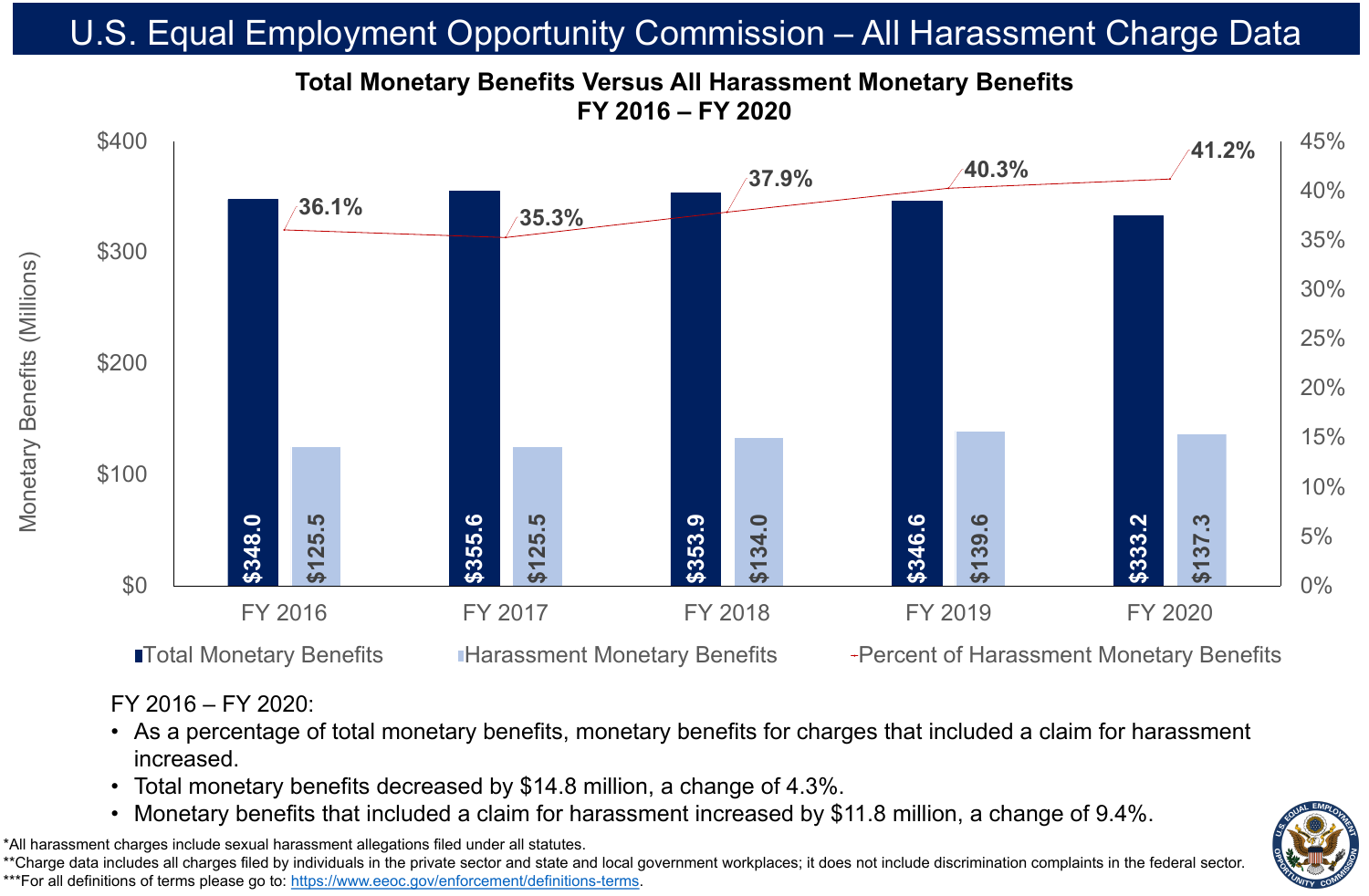| 586, | 806 | 164 |
|------|-----|-----|
| 30   | 8   | 28  |

### **33.8%**









# **Total Resolutions Versus All Harassment Resolutions FY 2016 - FY 2020** U.S. Equal Employment Opportunity Commission – All Harassment Charge Data

\*\*All harassment charges include sexual harassment allegations filed under all statutes. \*\*Charge data includes all charges filed by individuals in the private sector and state and local government workplaces; it does not include discrimination complaints in the federal sector. \*\*\*Resolutions - All charges closed in the administrative process, comprised of charges with no cause findings, administrative closures, and merit resolutions. \*\*\*\*For all definitions of terms please go to: [https://www.eeoc.gov/enforcement/definitions-terms.](https://www.eeoc.gov/enforcement/definitions-terms)

■Total Resolutions TAIL Harassment Resolutions Tercent of All Harassment Resolutions



### FY 2016 – FY 2020: • As a percentage of total resolutions, resolutions of charges that included a claim for harassment increased. • Total resolutions decreased by 27.3%. • Resolutions of charges that included a claim for harassment decreased by 16.1%.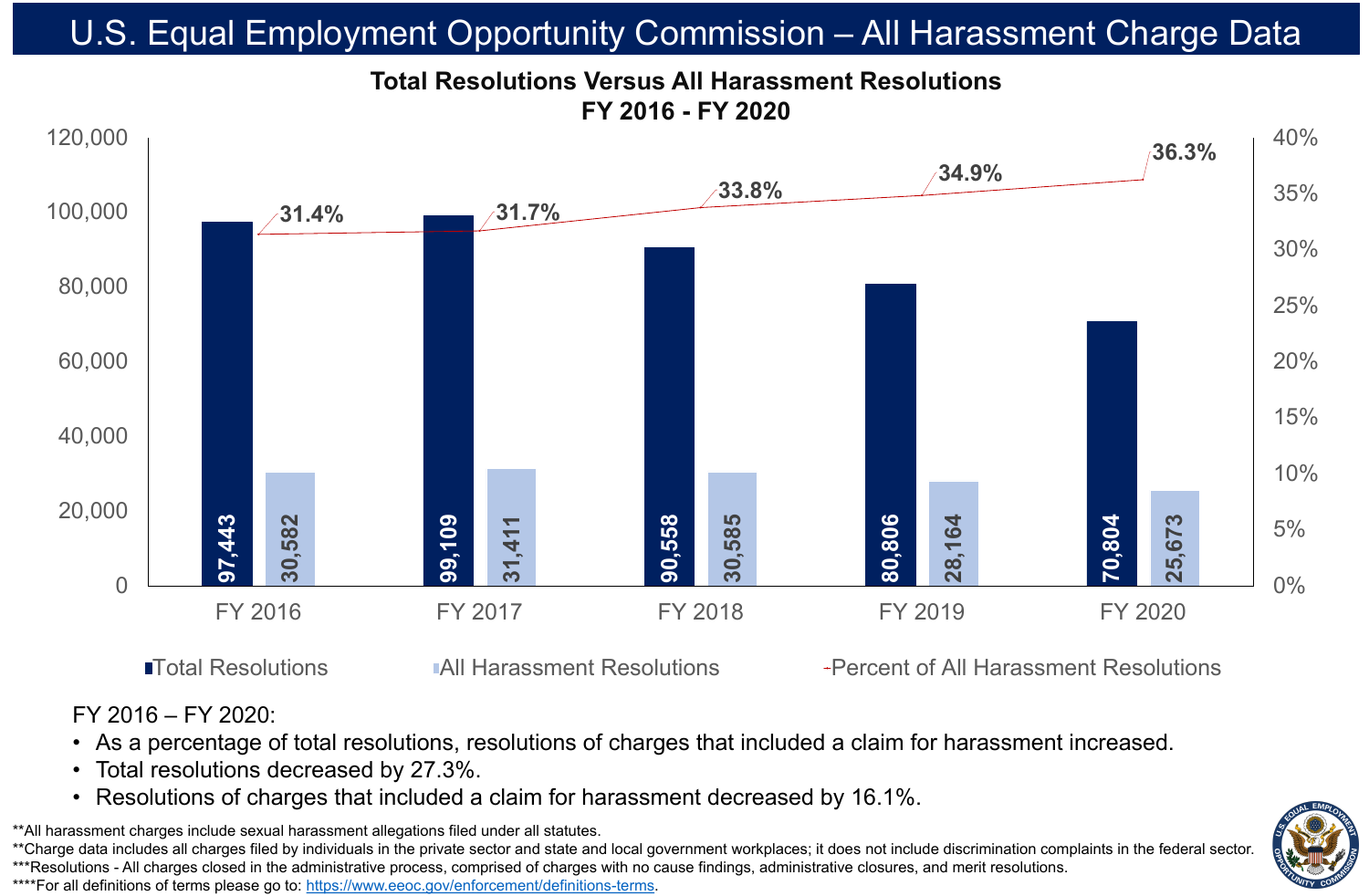

![](_page_3_Figure_1.jpeg)

Resolutions - All charges closed in the administrative process, comprised of charges with no cause findings, administrative closures, and merit resolutions. No Reasonable Cause - EEOC's determination not to proceed further with its investigation. This determination does not certify that the respondent is in compliance with the statutes EEOC enforces. In issuing this determination, the EEOC makes no decision about the merits of claims alleged in the charge or of any other issues that could be construed as having been raised by the charge. The charging party may exercise the right to bring a private court action. • Administrative Closures - Charge closed for administrative reasons without a determination based on the merits, which include: lack of jurisdiction due to untimeliness, insufficient number of employees, or lack of employment relationship; charging party requests withdrawal without receiving benefits; or charging party

Merit Resolutions - Charge resolved with an outcome favorable to charging party or charge with meritorious allegations. These are comprised of negotiated settlements, withdrawals with benefits, successful conciliations, and unsuccessful conciliations.

\*All harassment charges include sexual harassment allegations filed under all statutes. \*\*Charge data includes all charges filed by individuals in the private sector and state and local government workplaces; it does not include discrimination complaints in the federal sector. \*\*\*For all definitions of terms please go to: [https://www.eeoc.gov/enforcement/definitions-terms.](https://www.eeoc.gov/enforcement/definitions-terms)

![](_page_3_Picture_12.jpeg)

![](_page_3_Picture_17.jpeg)

- 
- 
- requests the notice of right to sue.
-